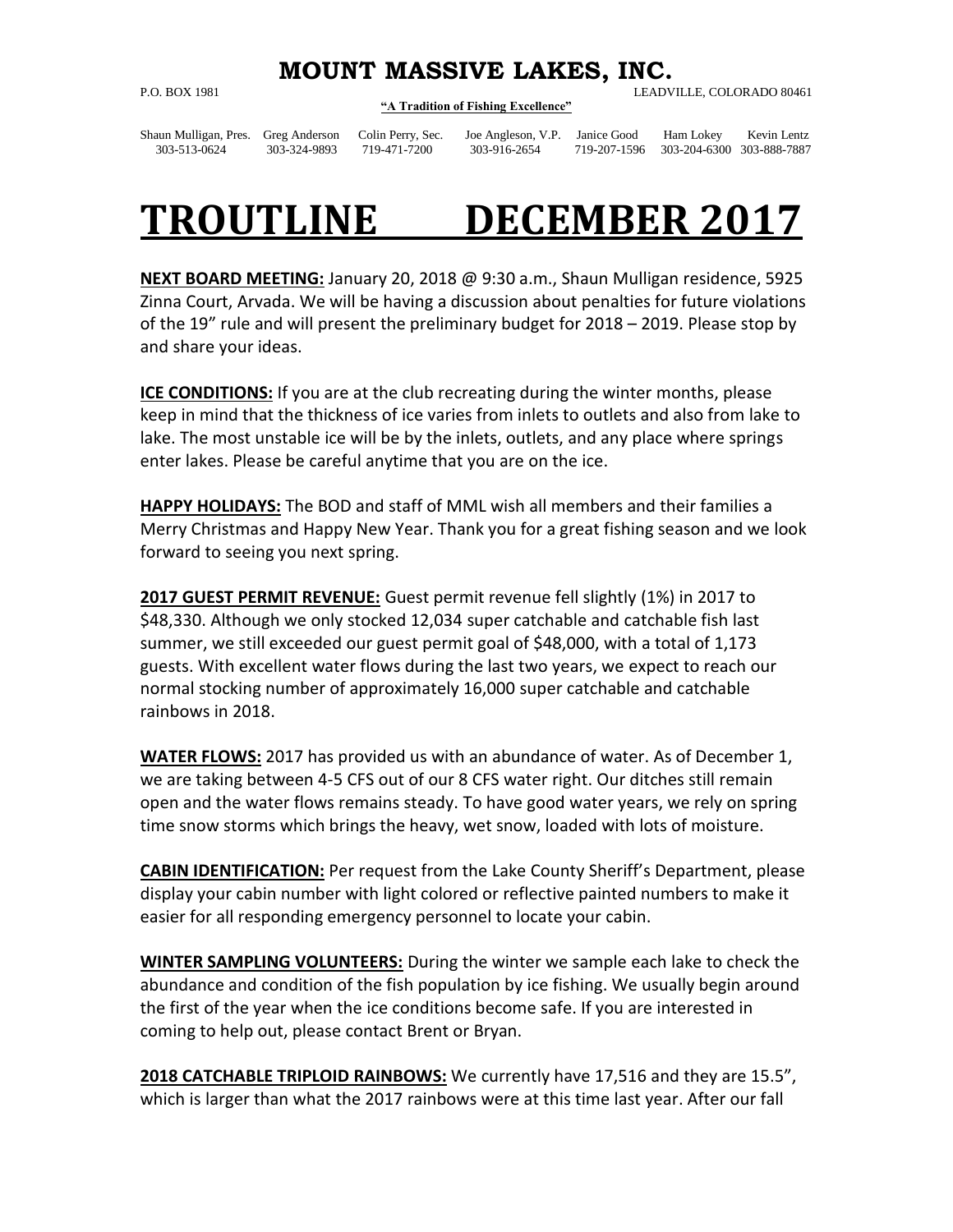grading in 2016, we decided to keep all of the "runts" and put them in Hatchery Pond over the winter and during the summer of 2017, to help mitigate with predator and disease loss. These "runts" grew well and caught up to the size of the graded fish. This fall, we moved these surplus fish, 2,023, into ponds with the 2018 rainbows, to have everything topped off going into the winter. We will hold back 2,500 fish from this year class for our super catchable program in 2019. Beginning with the 2018 catchable rainbows, all rainbows stocked in the future will be triploids. Our precise records show that we have a total of 19,704 fish to stock in 2018. Unfortunately, predators such as coyotes and eagles will lower this number throughout the winter, accounting for a loss of approximately 5,467 fish last winter. This fall we have increased the length of pond inlet pipelines to dump incoming water into the deeper sections of the ponds, which prevents fish from schooling up near the pond edges where they become more susceptible to predation. We hope this experiment along with intense predator control over the winter will dramatically decrease fish predation. These fish are currently in Pasture Pond, Rainbow Pond, and New Pond.

**2018 KAMLOOPS RAINBOW SUPER CATCHABLES:** We currently have 2,188 super catchables which are the last of the Kamloops rainbows and they are already 19", weighing 3.0 pounds. Last spring, the catchable Kamloops rainbows showed aggressive spawning behavior which accounted for significant mortality in the rearing ponds. We expect the super catchables to begin this behavior as the ice comes off next spring, so we will be stocking these fish first to prevent significant mortality loss. This class of fish is currently in Pond Two.

**2019 TRIPLOID RAINBOWS:** Our triploids are healthy and growing well. They are already 9.5", slightly larger than the target size they need to be at going into the winter. We currently have 23,716 in Pond 1 and Jones Pond. The "runts" we kept after our fall grading are now in Hatchery Pond until next fall.

**2020 TRIPLOID RAINBOWS:** We received our order of 38,000 triploid rainbow trout eyed eggs on October 12<sup>th</sup>. These eggs began to hatch on October 21<sup>st</sup>. After they all hatched, we moved them from the incubator into troughs. When they began to swim up, we begin to feed, which started on November  $13<sup>th</sup>$ . We order these eyed eggs from Troutlodge, which is located in Washington State. These fish are sterile, which will provide them with better growth to large sizes as all their energy is transferred to growth rather than reproduction.

**2017 BROOK TROUT REMOVAL:** Each fall during the brook trout spawning run, we cull several brook trout, less than 12", to prevent them from overpopulating, becoming stunted, and out completing other species of fish at MML. This year we removed 2,408 brook trout under 12" in length from ditches and lakes throughout the club, which is almost 1,400 additional brook trout removed in 2016. We use gillnets, traps, winter sampling, and electro fishing techniques to collect these fish, which allows us to keep the bigger fish alive and return them to the water. We hope our efforts will keep the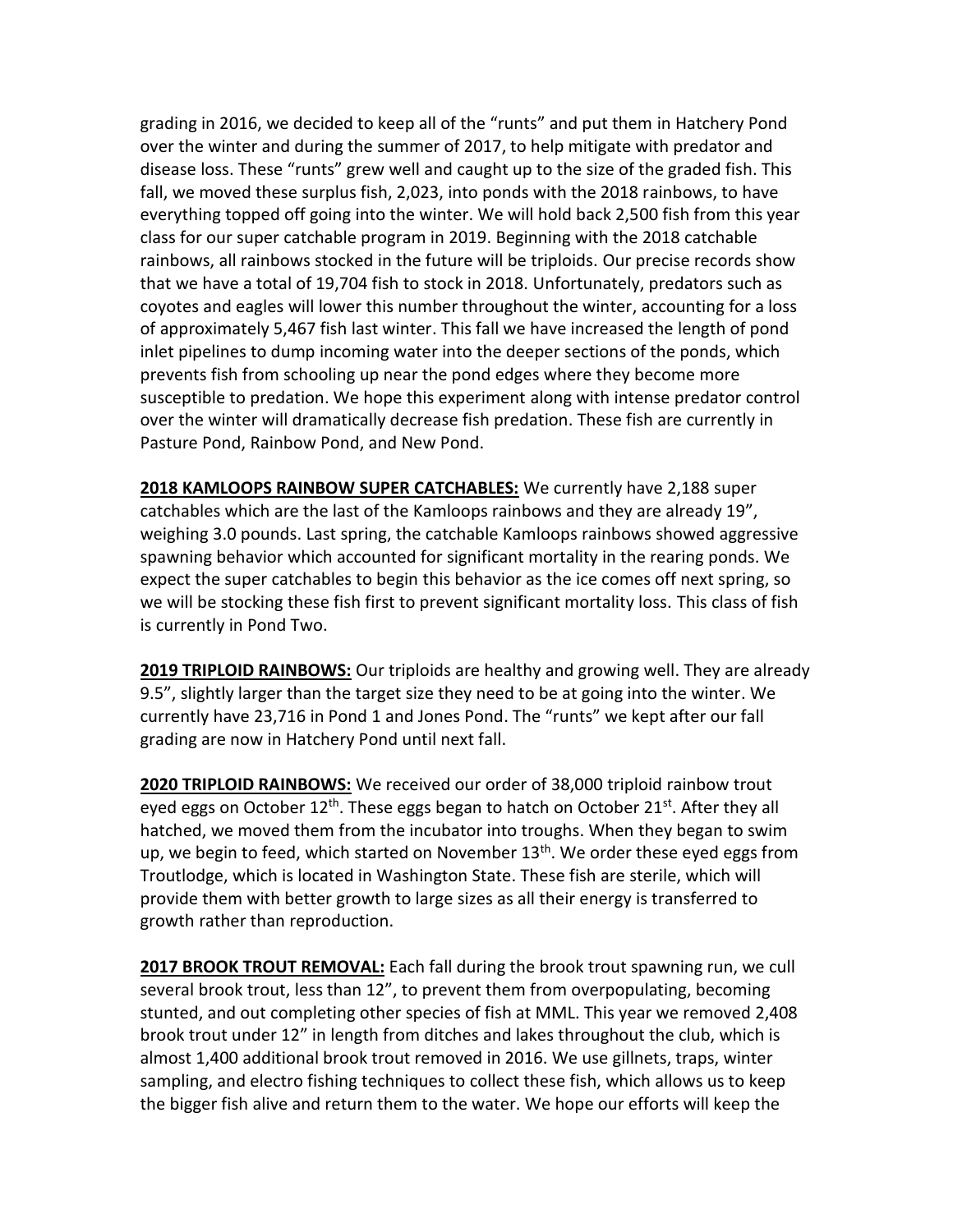brook trout population in check, which will be determined from our summer samples in 2018. Members can help with this program by harvesting all brook trout under 12" that they catch.

**2018 BROWN TROUT:** Our annual fall spawning took place during the last week of September this year. We used an electro fisher this year to collect brown trout in the ditch between Upper and Lower Granite. Electro fishing allows us to collect all of the fish needed at one time and select the fish with the best milt and eggs for spawning, which significantly improves the survival from egg to hatch. We currently have 5,283 fry which is 89% survival rate, typical for this species of fish at MML. We will stock these fish next June when they reach 3".

**2018 TIGER TROUT:** We used an electro fisher to collect brown and brook trout from various ditches throughout the club for tiger trout spawning. We took 13,611 tiger eggs in late September. We currently have 3,363 tiger trout that should begin eating mid-December. The survival rate of tiger trout this year was 25%, which is up from only 10% in 2016. Tiger trout have a substantially lower survival rate than all the other species we have at MML. The low survival of this species is due to crossing fish from different genera.

**2018 CUTTHROAT TROUT:** Our cutthroat trout are in the hatchery and are growing well. We have 4,454 and they are almost 2". Once these fish reach 3", we will stock them out into the lakes at ice off.

**FOR SALE LIST:** Is no longer part of the Troutline but is located on the MML website. If you would like to post your cabin for sale, please visit the website and follow the instructions. If you have any questions, please call Gregg Anderson at 303-324-9893.

**MML WEBSITE:** If you have not had a chance to check out the new website, please do so at mountmassivelakes.org, password Fishing1. The "for sale section is now up and running and also check for updates in the "Managers Corner" section for the latest news and recent activity from MML staff. The website will also provide information such as fishing status, club updates, BOD meeting dates/times/locations, annual meeting date/time, and previous club material such as Troutline. We would like to thank BOD member Gregg Anderson for all the great work he has done to make this new website successful and current.

**MML VEHICLE WINDOW STICKERS:** We have new MML stickers (old ones don't need to be replaced) for members to place on the window of their vehicles. Please stop by the office next time you're at the Club if you would like one.

**DUMPSTERS:** Please remember that our dumpsters are for household trash only. Construction materials, furniture, appliances, oil, paint, tires, auto parts, etc, are prohibited and must be hauled to the dump. To save money, we remove three